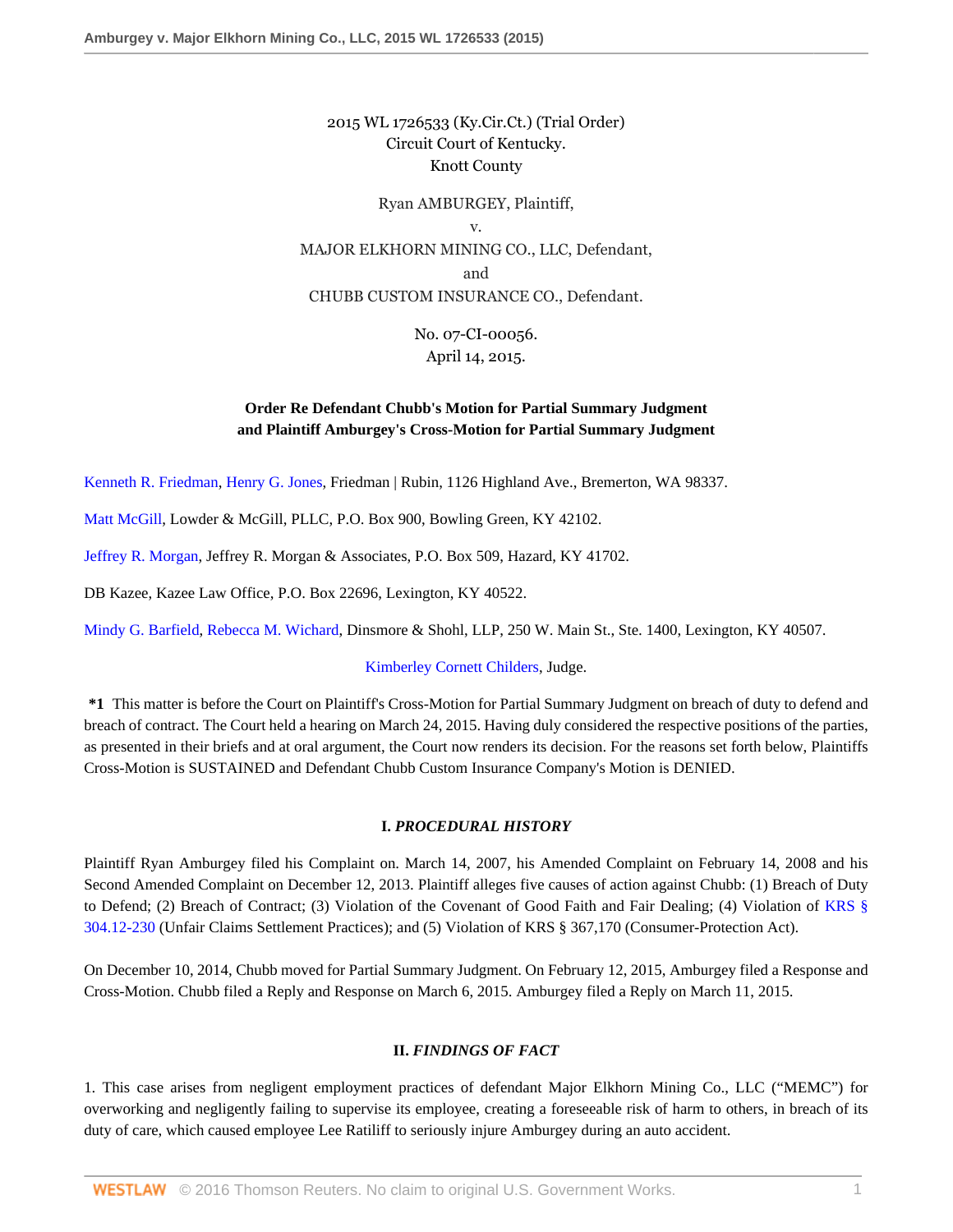<span id="page-1-0"></span>2. MEMC had a commercial general liability policy ("Policy No. 7956-02-26") with Chubb in force when the accident occurred. [1](#page-7-0)

<span id="page-1-1"></span>3. Within the coverage period of Policy No. 7956-02-26, on or about February 14, 2008, MEMC received a copy of the amended complaint filed by Amburgey in his lawsuit against the estate of Ratliff, adding his employer, MEMC, as a defendant for negligent employment practices. [2](#page-7-1)

<span id="page-1-2"></span>4. MEMC had no connection to the automobile involved in the accident.<sup>[3](#page-7-2)</sup>

<span id="page-1-3"></span>5. MEMC notified Chubb of the claim against it on February 22, 2008.<sup>[4](#page-7-3)</sup>

6. The amended complaint shows that Amburgey sought to recover damages allegedly resulting from direct negligence that occurred at MEMC's premises.

7. The insuring agreement for coverage in Policy No. 7956-02-26, states:

Subject to all of the terms and conditions of this insurance, we will pay damages that the insured becomes legally obligated to pay by reason of liability:

**\*2** imposed by law; or

assumed in an **insured contract;**

for **bodily injury or property damage caused by an occurrence** that takes place in the Coverage Territory and to which this coverage applies.

\*\*\*

<span id="page-1-4"></span>Subject to all of the terms and conditions of this insurance, we will pay damages that the insured becomes legally obligated to pay by reason of liability imposed by law for … **personal injury** caused by an offense committed in the Coverage Territory and to which this coverage applies.<sup>[5](#page-7-4)</sup>

<span id="page-1-5"></span>9. The policy further provides: "Subject to the terms and conditions of this insurance, we will have the right and duty to defend the insured against a suit, even if such suit is false, fraudulent or groundless." $\frac{6}{10}$  $\frac{6}{10}$  $\frac{6}{10}$ 

<span id="page-1-6"></span>" '**Occurrence** means an accident, including continuous or repealed exposure to substantially the same general harmful conditions."<sup>[7](#page-7-6)</sup>

10. Under the insuring clause, Chubb insures against liability arising out of alleged negligent employment practices.

11. Policy No. 7956-02-26 contains the following Liability Insurance

Endorsement ("Auto Liability Insurance Exclusion");

With respect to all coverage(s) under this contract, this insurance does not apply to bodily injury or properly damage arising out of the ownership, maintenance, use (use includes operation and loading or unloading) or entrustment to others of any auto by any: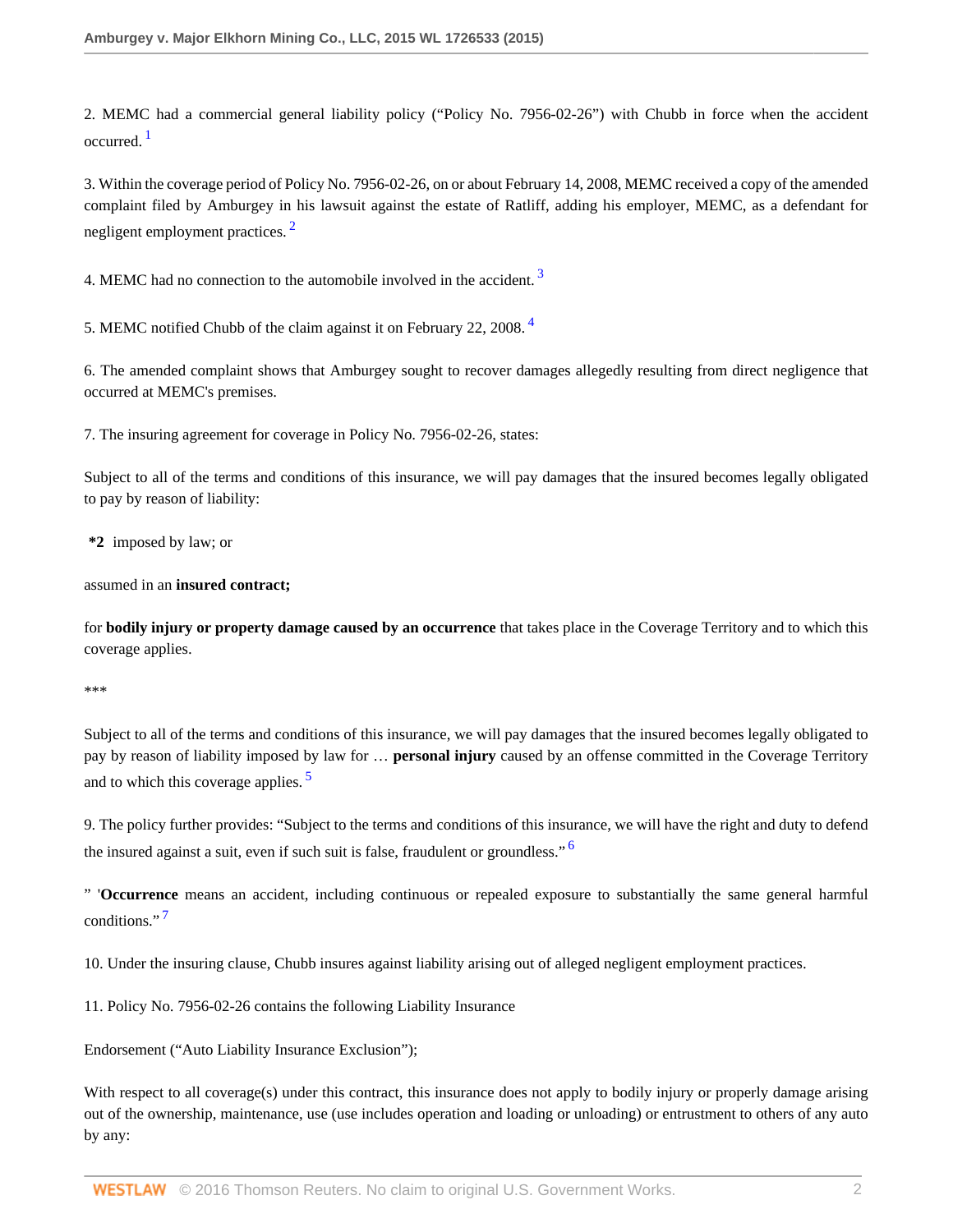- insured; or
- other person or organization.
- This exclusion does not apply to:

• the parking of an auto on premises owned by or rented to you, provided the auto is not owned by or loaned or rented to any insured; or

<span id="page-2-0"></span>• the operation of the equipment described in subparagraphs F.2. or F.3. of the definition of mobile equipment.  $8$ 

<span id="page-2-1"></span>12. Policy No. 7956-02-26 also states that; "This insurance is excess over any other insurance, whether primary, excess, contingent or on any other basis: … if the loss arises out of aircraft, autos or watercraft (to the extent not subject to the Aircraft, Autos Or Watercraft exclusion)." [9](#page-7-8)

<span id="page-2-2"></span>13. Chubb's claim notes reflect that the insurer understood that the allegations in the lawsuit concerned a non-owned auto.  $10$ 

<span id="page-2-3"></span>14. Chubb focused the investigation on the Auto Liability Insurance Exclusion rather than on the negligent employment practices claim." $\frac{11}{11}$  $\frac{11}{11}$  $\frac{11}{11}$ 

<span id="page-2-5"></span><span id="page-2-4"></span>**\*3** 15. On or about February 26, 2008, Chubb summarily denied coverage. [12](#page-7-11)

16. Chubb cited an Auto Liability Insurance Exclusion as the sole basis to avoid coverage stating; "To the extent that Bodily Injury is alleged, the damages stem from an automobile accident and arc precluded from coverage ..."<sup>[13](#page-7-12)</sup>

<span id="page-2-6"></span>17. Chubb further stated that: "If you have an automobile liability policy with another insurance company, you should report this matter to that carrier."  $14$ 

<span id="page-2-7"></span>18. Chubb neither investigated nor addressed the alleged negligent employment practices. <sup>[15](#page-7-14)</sup>

19. Chubb did not seek guidance from the Court—or a Federal Court—in the form of a Declaratory Judgment action before asserting there was no coverage for the occurrence.

20. Chubb also did not protect itself by providing a defense under a Reservation of Rights. Instead, Chubb left its insured to fend for itself.

<span id="page-2-8"></span>21. After Chubb denied coverage, MEMC assigned to Plaintiff Amburgcy its rights against Chubb to protect its business. <sup>[16](#page-7-15)</sup>

<span id="page-2-9"></span>22. On December 12, 2013, as a result of Chubb's failure to defend, the Court entered partial summary judgment against MEMC in favor of the Plaintiff. [17](#page-7-16)

<span id="page-2-10"></span>23. The Court held that MRMC "overworked and negligently foiled to supervise its employee, creating a foreseeable risk of harm to others, in breach of its duty of care, causing plaintiff's damages." <sup>[18](#page-7-17)</sup>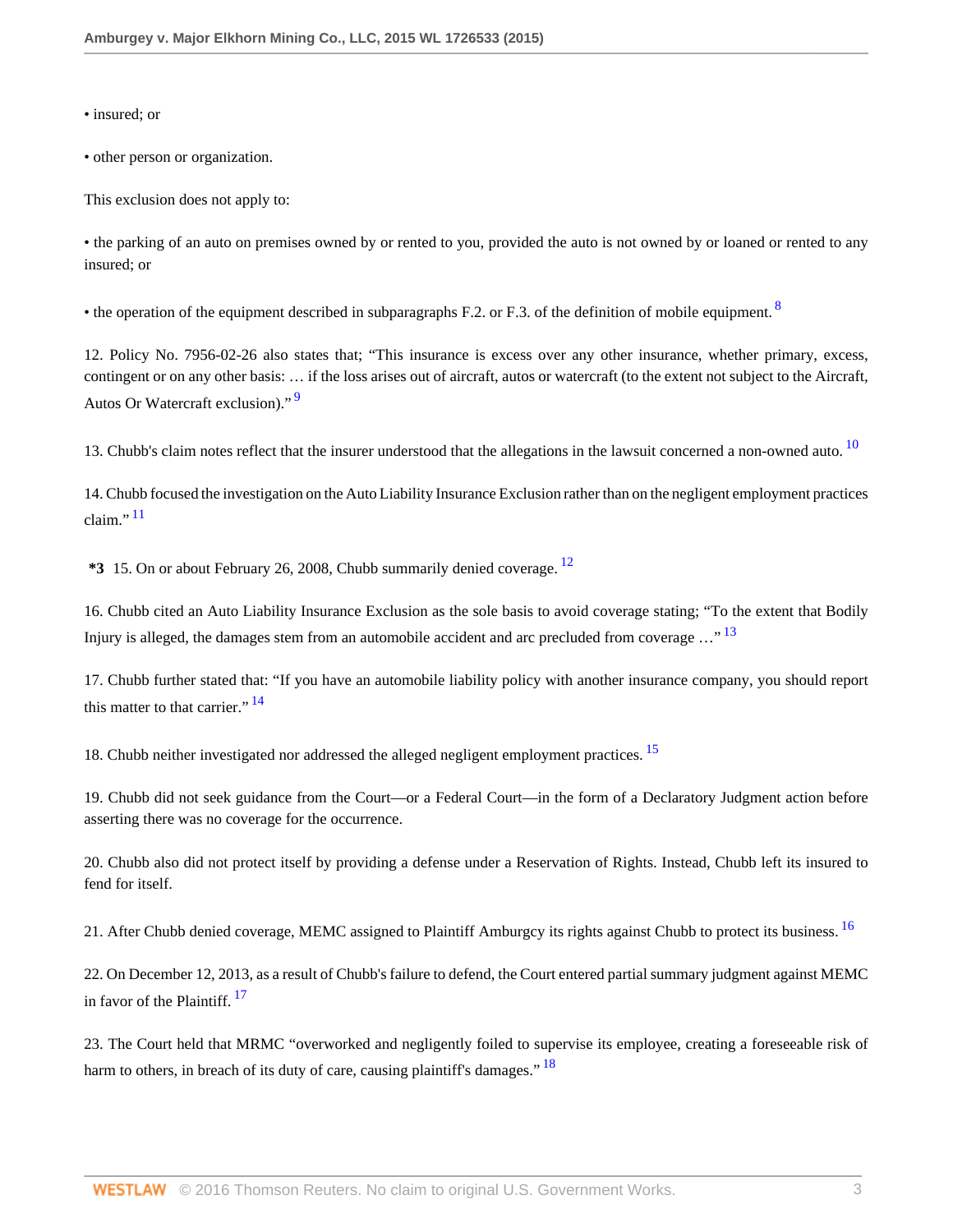24. On or about January 29, 2014—during the course of litigation—Chubb reaffirmed its denial of coverage again citing the Auto Liability Insurance Exclusion under Policy No. 7956-02-26. [19](#page-7-18)

## <span id="page-3-4"></span><span id="page-3-2"></span><span id="page-3-0"></span>**III.** *CONCLUSIONS OF LAW*

### **A. LEGAL STANDARD**

<span id="page-3-1"></span>1. Summary judgment is proper when there exists no genuine issue of material fact and the movant is entitled to judgment as a matter of law.  $20$ 

2. Interpretation and construction of an insurance contract is a matter of law for the courts to determine.<sup>[21](#page-8-0)</sup>

<span id="page-3-3"></span>3. The interpretation of an insurance policy often presents a. pure question of law, rendering it appropriate for summary judgment.  $22$ 

4. The Kentucky Supreme Court has referred to the following two rules of insurance contract interpretation as "cardinal principles": "(I) the contract should be liberally construed and all doubts resolved in favor of the insureds; and, (2) exceptions and exclusions should be strictly construed to make insurance effective." $23$ 

<span id="page-3-5"></span>**\*4** 5. The language of an insurance policy, "must be interpreted according to the usage of the average man and as they would be read and understood by him in the light of the prevailing rule that uncertainties and ambiguities must be resolved in favor of the insured." $24$ 

<span id="page-3-6"></span>6. "An insurance company should not be allowed to collect premiums by stimulating a reasonable expectation of risk protection in the mind of the consumer, and then hide behind a technical definition to snatch away the protection which induced the premium payment." [25](#page-8-4)

<span id="page-3-7"></span>7. Any limitation or exclusion of coverage or exclusion must be clearly stated in the policy in order to apprise the insured of such limitations.  $26$ 

8. "An ambiguity may either appear on the face of the policy or  $\ldots$  when a provision is applied to a particular claim."  $27$ 

<span id="page-3-9"></span>9. Insurers have an obligation to defend if there is an allegation "which potentially, possibly or might come within the coverage of the policy."  $28$ 

<span id="page-3-10"></span>10. The determination of whether a defense is required must be made at the outset of the litigation by reference to the complaint and the known facts. <sup>[29](#page-8-8)</sup>

<span id="page-3-11"></span>11. "[T]he insurance company, at its own peril, may elect not to defend the original action against a putative insured, although thereafter it may be liable for the judgment if it is judicially determined that the policy did in fact provide coverage in the circumstances." [30](#page-8-9)

## <span id="page-3-8"></span>**IV.** *LEGAL DISCUSSION*

## **A. CHUBB BREACHED ITS DUTY TO DEFEND AND INDEMNIFY MEMC**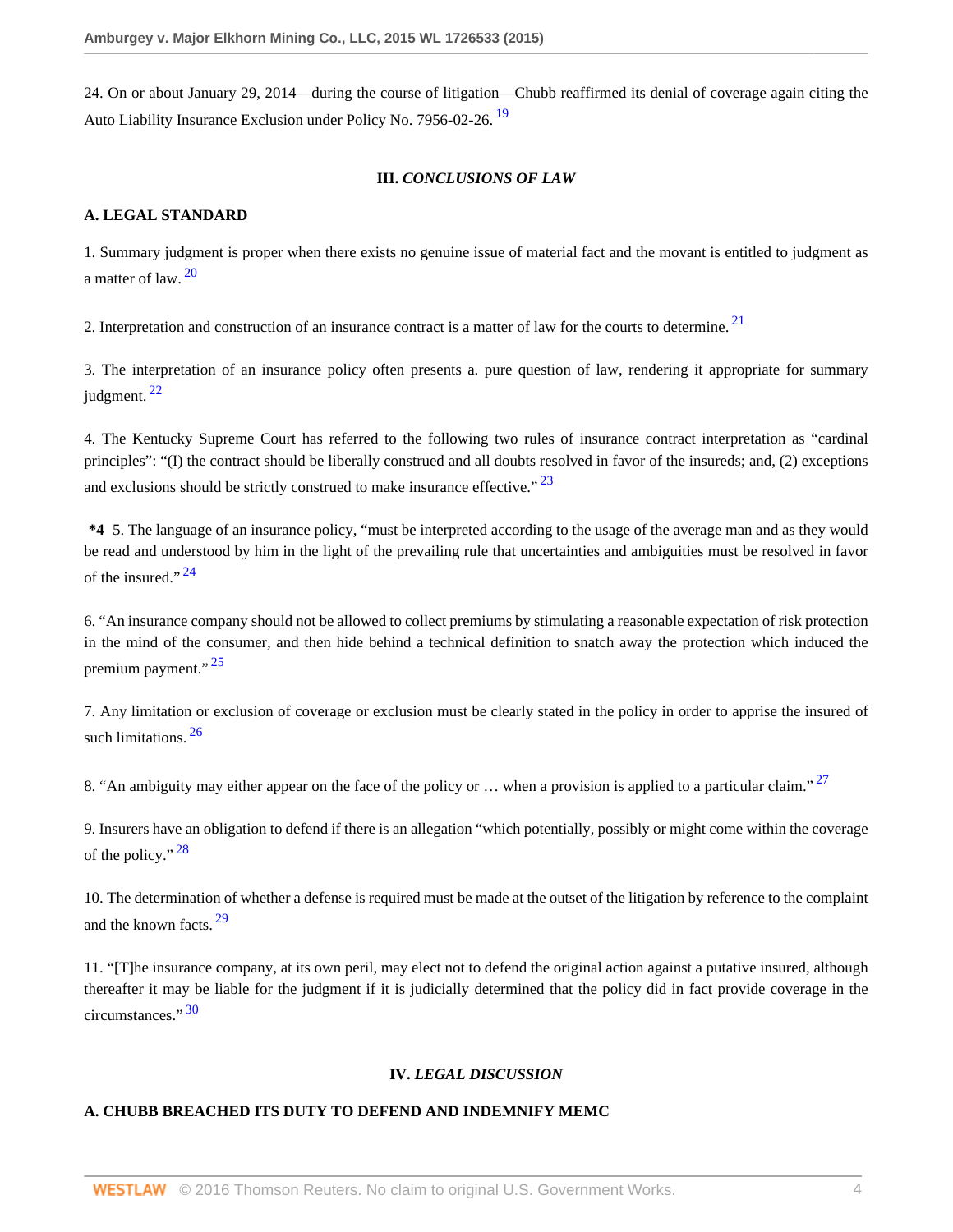## **1. The Allegations in the Underlying Action Subjecting MEMC to Liability are Covered Under the Terms of Policy No. 7956-02-26.**

<span id="page-4-2"></span><span id="page-4-1"></span><span id="page-4-0"></span>There is coverage for the alleged negligent employment practices because under Kentucky law the Auto Liability Insurance Exclusion only bars coverage if MEMC used an automobile, The Court held in *Murriel-Don Coal Co. Inc. v. Aspen Ins. UK Ltd.* that liability arising out of conceptually independent allegations of negligent employment practices are covered under a general liability insurance policy—-irrespective of an auto exclusion.  $31$  The same result applies here. "[A]n auto exclusion can only bar coverage if the insured owns, operates, borrows, or uses the automobile."  $32$  MEMC was facing liability for alleged negligent employment practices in overworking its employees.<sup>[33](#page-8-12)</sup> MEMC's liability did not "arise out of its connection to the automobile involved in the accident. Instead, the liability *arose out of* conceptually independent allegations of negligent employment practices at one of its coal mines. Negligent, conduct in overworking employees can lead to many injurious results. <sup>[34](#page-8-13)</sup> The Auto Liability Insurance Exclusion precludes coverage for vicarious liability for the negligence of a driver but does not preclude coverage for direct negligence against MEMC for its conduct that occurred on its premises.<sup>[35](#page-8-14)</sup>

<span id="page-4-6"></span><span id="page-4-5"></span><span id="page-4-4"></span><span id="page-4-3"></span>**\*5** All risks not expressly excluded under Policy No. 7956-02-26 arc covered, including those not contemplated by either party. <sup>[36](#page-8-15)</sup> Under the insuring clause, Chubb promised to provide liability arising out of negligent employment practices. <sup>[37](#page-8-16)</sup> Consequently, the allegations in the amended complaints subjecting MEMC to liability are covered under the terms of Policy No. 7956-02-26.

## **2. The Auto Liability Insurance Exclusion is Ambiguous.**

<span id="page-4-9"></span><span id="page-4-8"></span><span id="page-4-7"></span>Chubb's Auto Liability Insurance Exclusion is ambiguous as a matter of law because it is prone to more than one reasonable interpretation. Under Kentucky law, "[w]here an exclusion is susceptible to two reasonable interpretations, the interpretation favorable to the insured is adopted." [38](#page-8-17) In *Murriel-Don Coal Co. Inc. v. Aspen Ins. UK Ltd.*, No. 10-CI-00318 (Nov. 28, 2011) the Court held that auto exclusions in general liability policies "exclude only those acts which the insured could insure against through separate auto insurance from a carrier that provides such coverage."  $39$  The Court found a similar general liability auto insurance exclusion to be ambiguous and thus inapplicable. <sup>[40](#page-8-19)</sup> Chubb's Auto Liability Insurance Exclusion likewise can reasonably be read to exclude only those acts which the insured could insure against through separate auto insurance from a carrier that provides such coverage. Moreover, Chubb stated in its denial letter that: "If you have an automobile liability policy with another insurance company, you should report this matter to that carrier."<sup>[41](#page-8-20)</sup>

<span id="page-4-11"></span><span id="page-4-10"></span>This interpretation is consistent with the general role that auto exclusions play in commercial general liability policies. A recognized purpose of this type of auto exclusion is that: "In general, the liabilities excluded under the CGL insurance policy by reason of these provisions are covered under 'mirror-image' insuring agreements of automobile, aviation, and marine insurance policies."<sup>[42](#page-8-21)</sup> It is clear that the Auto Liability Insurance Exclusion was (he type of exclusion meant to exclude coverage for risks "normally covered by other insurance." <sup>[43](#page-8-22)</sup>

<span id="page-4-12"></span>MEMC did not have automobile insurance covering liability arising from an automobile accident where it had no connection to the automobiles or drivers involved in the accident. "Moreover, there would be no need for an automobile insurance policy covering an automobile accident where one has no connection to the vehicles involved because one would not suffer any loss, damage, or liability from the accident."<sup>[44](#page-8-23)</sup>

<span id="page-4-14"></span><span id="page-4-13"></span>**\*6** While the Auto Liability Insurance Exclusion can also be interpreted to exclude coverage for damages that stem from an automobile accident, that is an interpretation of the exclusion most favorable to the insurer. <sup>[45](#page-8-24)</sup> Even if Chubb's interpretation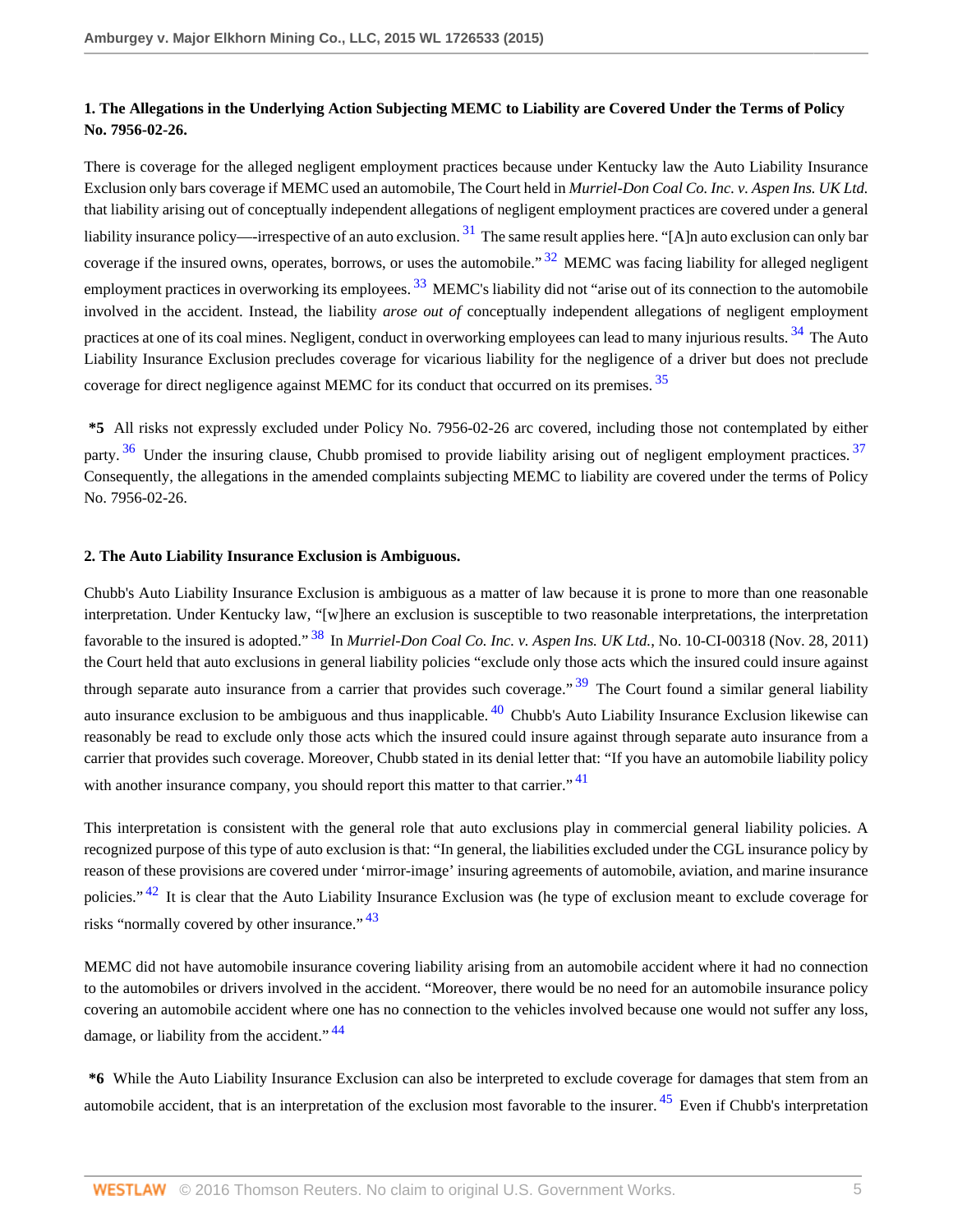is reasonable, it is at best one of two reasonable interpretations and the Court must construe the ambiguous exclusion in favor of the insured.

Policy No. 7956-02-26 must be liberally construed and all doubts resolved in favor of coverage. The Auto Liability Insurance Exclusion must be strictly construed to make insurance effective. Because the Auto Liability Insurance Exclusion is susceptible to two different interpretations, the reasonable interpretation favorable to MEMC must be adopted. Since the amended complaints made allegations that show the potential for coverage under Policy No, 7956-02-26, Chubb was required to defend MEMC in the instant litigation.

### **3. MEMC Is Entitled to All Coverage it Reasonably Expected Under Policy No. 7956-02-26.**

<span id="page-5-3"></span><span id="page-5-2"></span><span id="page-5-1"></span><span id="page-5-0"></span>The Auto Liability Insurance Exclusion is not plain and clear enough to defeat the reasonable expectations of coverage for claims of negligent employment practices. MEMC reasonably expected coverage under Policy No. 7956-02-26 for any potential liability arising from allegations of negligent employment practices. [46](#page-8-25) In *Murriel-Don*, the Court held that. a. similar auto exclusion in a commercial general liability policy is inapplicable to preclude coverage for allegations of negligent employment practices. <sup>[47](#page-8-26)</sup> The Kentucky Supreme Court stated that "[a]n essential tool in deciding whether an insurance policy is ambiguous, and consequently should be interpreted in favor of the insured, is the so-called 'doctrine of reasonable expectations.' "<sup>[48](#page-8-27)</sup> "An average layperson would reasonably expect commercial general liability coverage for allegations of negligent employment practices. Obviously, the very name of the policy suggests the expectation of maximum coverage."<sup>[49](#page-8-28)</sup> An insured's subjective expectations arc not relevant to ascertaining reasonable expectations. "Under controlling Kentucky law, the proper area of inquiry is what the [insured] could reasonably expect in light of what they actually paid for, not what they personally expected or whether those expectations could be ascertained."<sup>[50](#page-8-29)</sup> An average layperson likewise would not reasonably expect the Auto Liability Insurance Exclusion to be applied to exclude coverage for the alleged negligent management decisions that formed the basis of claims against MEMC.

<span id="page-5-7"></span><span id="page-5-6"></span><span id="page-5-5"></span><span id="page-5-4"></span>Exclusions arc inapplicable when they fail to clearly inform the insured that there is no coverage for claims arising from the acts of third-parties that have no connection to the insured.  $51$  The *P-W-M* court found an insolvency exclusion would be incompatible with the overall insurance policy, which protected against liability arising out of the "wrongful acts" of the insured, if it excluded claims arising out of insolvencies in which the insured had done no wrong.<sup>[52](#page-9-1)</sup> Because (he insolvency exclusion was ambiguous the *P—W-M* court interpreted it in favor of coverage.<sup>[53](#page-9-2)</sup> Chubb's Auto Liability Insurance Exclusion suffers from the same lack of precision.<sup>[54](#page-9-3)</sup> Under Policy No. 7956-02-26, employees like Ratliff are an insured, "but they are insureds only for acts within the scope of their employment by [MEMC] or while performing duties related to the conduct of [MEMC's] business."<sup>[55](#page-9-4)</sup> Here, it is undisputed that Ratliff—the driver of the auto—is not an. insured.<sup>[56](#page-9-5)</sup>

<span id="page-5-13"></span><span id="page-5-12"></span><span id="page-5-11"></span><span id="page-5-10"></span><span id="page-5-9"></span><span id="page-5-8"></span>**\*7** The *P-W-M* court held that the exclusion was ambiguous because the insurer failed to apprise the insured there was no coverage for insolvency regardless of any wrongful act by the insured.<sup>[57](#page-9-6)</sup> The Auto Liability Insurance Exclusion likewise does not plainly and clearly exclude coverage for bodily injuries arising from automobile accidents where the insured had no connection to the automobiles involved but was alleged to have engaged in negligent conduct which contributed to causing the claimants' injuries. Chubb apparently contends that using the words "other person" in its exclusion has a talismanic effect to clear up any reasonable expectation of coverage.  $^{58}$  $^{58}$  $^{58}$  While the insertion of the words "other person" might have cured the issues concerning the text used in the auto exclusion for the *Murriel-Don* case, it docs nothing to cure the confusing text in Chubb's Auto Liability Insurance Exclusion.<sup>[59](#page-9-8)</sup> The Chubb Auto Liability Insurance Exclusion does not clearly state to the insured that an auto merely contributing to a claim—when the insured has no connection to the accident— would be extinguished. Chubb could have used words such as "non-ownership" to make this clear.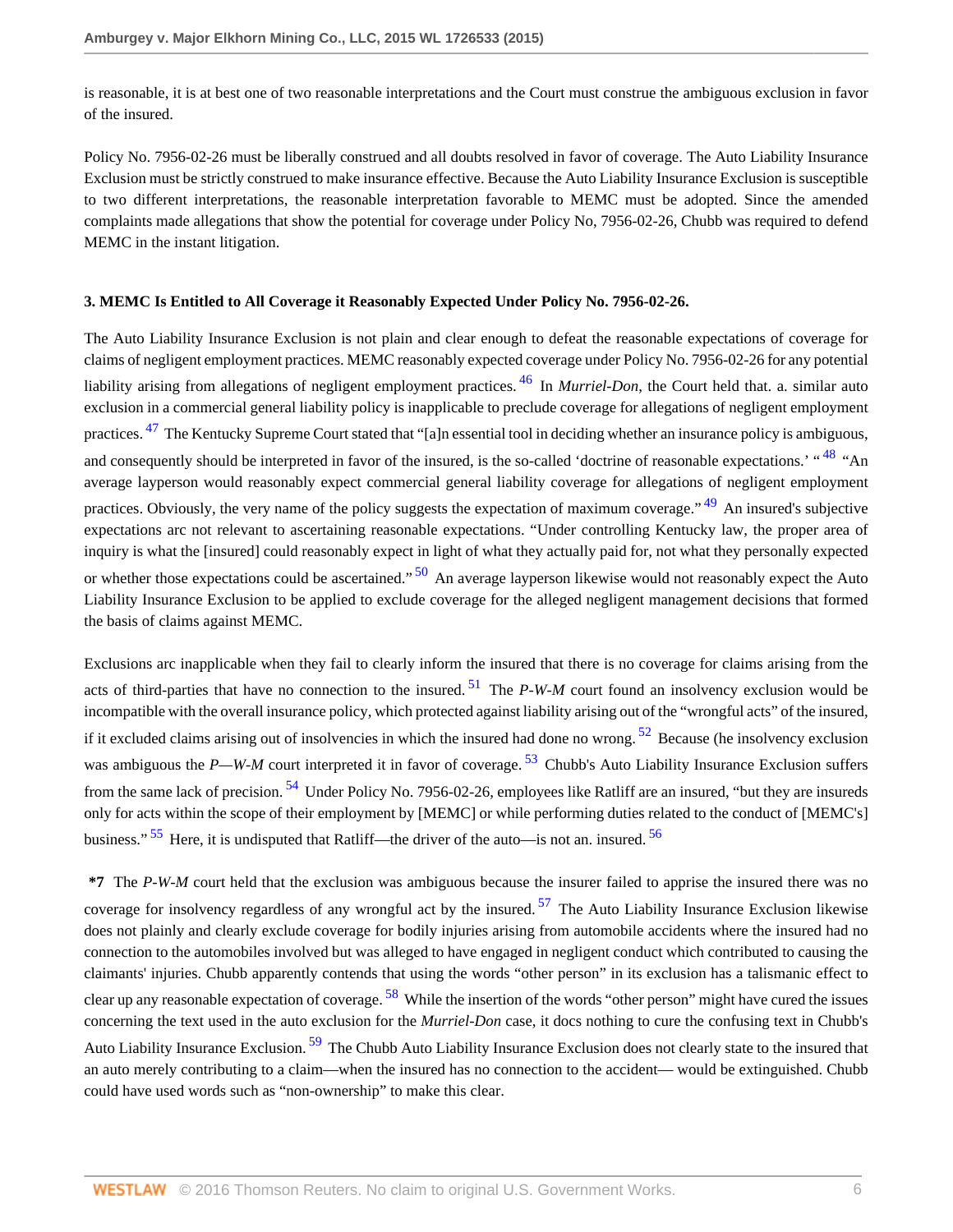If an insurance company intends that, a policy exclusion should exclude coverage in situations that "arise out of" the acts of a third-party—rather than contributed to—the insurance company must say so explicitly in a plain and clear manner. It would seem, obviously, a relatively simple matter for Chubb to have written its limitation expressly to exclude involvement of a nonowned auto that only contributes to a claim arising out of negligent employment practices. Under *P-W-M*, MEMC reasonably expected coverage in a situation like this where it is undisputed that it had no direct connection to the auto accident.

<span id="page-6-0"></span>Absent "a very specific exclusion informing an insured that coverage is excluded for the acts of third-parties, an average layperson would reasonably expect commercial general liability coverage for allegations of negligent employment practices." <sup>[60](#page-9-9)</sup> Chubb's exclusion does not so inform its insured. Here, MEMC is entitled to all coverage it reasonably expected under Policy No. 7956-02-26.

### **4. Chubb is Liable for Breaching its Duty to Defend MEMC.**

<span id="page-6-2"></span><span id="page-6-1"></span>Chubb is liable for breaching its duty to defend MEMC against an allegation which potentially, possibly or might come within the coverage terms of Chubb insurance Policy No. 7956-02-26. The "duty to defend is broader than the duty to indemnify." <sup>[61](#page-9-10)</sup> The allegations in the amended complaints claimed *direct* negligence against MEMC, "which potentially, possibly or might come within the coverage terms" of Policy No. 7956-02-26.  $62$  The Court's order granting partial summary judgment against MEMC in favor of Amburgey likewise demonstrates *direct* negligence found against MEMC, "which potentially, possibly or might come within the coverage terms" of Policy No. 7956-02-26.  $^{63}$  $^{63}$  $^{63}$  The Court held that MEMC "overworked and negligently failed to supervise its employee, creating a foreseeable risk of harm to others, in breach of its duty of care, causing plaintiff's damages." [64](#page-9-13)

<span id="page-6-5"></span><span id="page-6-4"></span><span id="page-6-3"></span>**\*8** In *Murriel-Don*, the Court held under a similar set of circumstances that a general liability insurer violated its duty to defend a coal mining company.  $^{65}$  $^{65}$  $^{65}$  Chubb similarly violated its duty to defend MEMC.

# **B. CHUBB IS IN BREACH OF CONTRACT AND LIABLE FOR ALL DAMAGES NATURALLY FLOWING FROM THE FAILURE TO DEFEND MEMC**

Chubb is now liable for the all the damages naturally flowing from its failure to defend. The Kentucky Supreme Court has consistently held:

<span id="page-6-9"></span><span id="page-6-8"></span><span id="page-6-7"></span><span id="page-6-6"></span>'If the insurer believes there is no coverage, it has several options. One is to defend the claim anyway, while preserving by a reservation of rights letter its right to challenge the coverage at a later date. Another is to elect not to defend. However, should coverage be found, the insurer will be liable for all damages naturally flowing from the failure to provide a defense.<sup>'[66](#page-9-15)</sup>

The damages "naturally flowing" from the failure to defend include a default judgment, where the insured either hired no attorney or elected to defend itself. <sup>[67](#page-9-16)</sup> Chubb is barred from contesting MEMC's actual liability since the question of liability was resolved by summary judgment rather than a settlement. <sup>[68](#page-9-17)</sup> Chubb is bound by the result of the partial summary judgment order absent fraud or collusion in creating an inflated judgment. <sup>[69](#page-9-18)</sup> Chubb has neither argued fraud nor presented any evidence of collusion. Consequently, the Court finds there are no material questions of fact concerning this issue. The Court finds no showing of fraud or collusion here.

Chubb elected not to defend. MEMC. That MEMC assigned its rights and summary judgment on liability was ordered are among the risks Chubb took in failing to come to its aid and Ryan Amburgcy—as assignee of MEMC—is entitled to all damages naturally flowing from the breach irrespective of policy limits.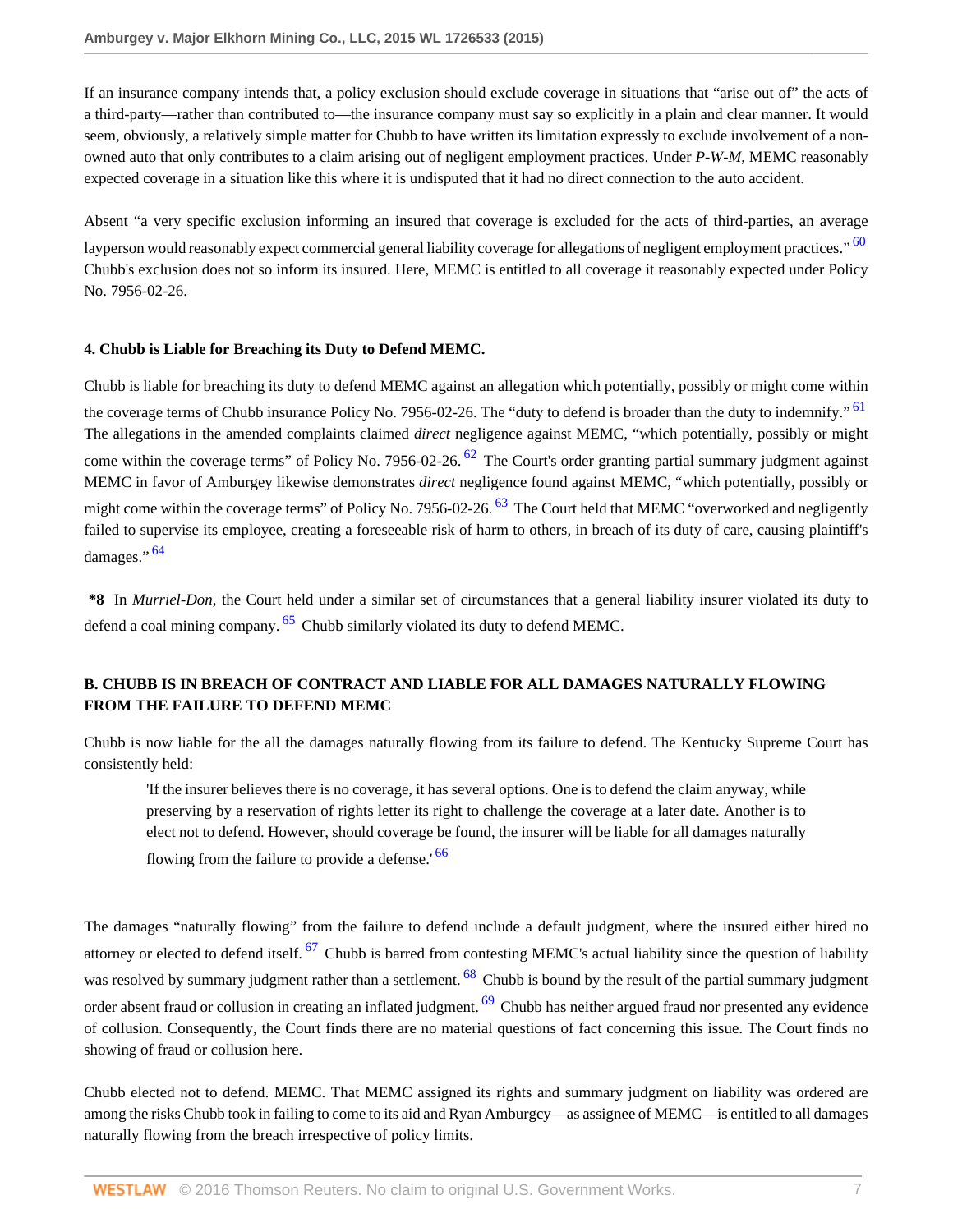### **V.** *CONCLUSION*

**\*9** In light of the foregoing, Plaintiff's Cross-Motion is SUSTAINED and Defendant's Cross-Motion is DENIED as follows: 1. Chubb Breached its Duty to Defend MEMC, Chubb is found to be in Breach of Contract and is liable to MEMC for all damages that naturally flow from the partial summary judgment: order in favor of Amburgey.

2. The amount of damages will be determined at a later date.

GIVEN UNDER MY HAND as Judge of the Knott County Court this *14 th* day of April, 2015.

<<signature>>

HON. KIMBERLY CORNETT CHILDERS

### JUDGE KNOTT CIRCUIT COURT

#### Footnotes

- <span id="page-7-0"></span>[1](#page-1-0) PL's Exhibit B (Policy No. 7956-02-26).
- <span id="page-7-1"></span>[2](#page-1-1) SeeTI.'s Am. Compl., Feb. 14, 2008; *see also* PL's Sec. Am. Compl., Dec. 12. 2013 (Amburgey filed a second amended complaint alleging that MEMC overworked and negligently failed to supervise its employees creating a foreseeable risk of harm to others and further alleged that MEMC negligently allowed Ratliff "to leave its premises in a slate that it knew or should have known to be a danger to the other motorists on the highways.").
- <span id="page-7-2"></span>[3](#page-1-2) *See* Pl's Exhibit D, Thornsberry Dcp., 60:17-20, Sep. 17, 2014.
- <span id="page-7-3"></span>[4](#page-1-3) Dcf.'s; Exhibit 6 at Chubb\_Amb 01978 ("General Liability Notice of Occurrence/Claim").
- <span id="page-7-4"></span>[5](#page-1-4) PL's Exhibit B, Chubb\_Amb 00017 (emphasis in original).
- <span id="page-7-5"></span>[6](#page-1-5) *Id.*, Chubb\_Amb 00018 (emphasis in original).
- <span id="page-7-6"></span>[7](#page-1-6) *Id.*, Chubb\_Amb 00046 (emphasis in original).
- <span id="page-7-7"></span>[8](#page-2-0) *See* PL's Exhibit B at Chubb\_Amb 00070 (emphasis in original).
- <span id="page-7-8"></span>[9](#page-2-1) *Id.*, at Chubb\_Amb 00037 (demonstrating that the use of an automobile is not an automatic exclusion) (emphasis in original).
- <span id="page-7-9"></span>[10](#page-2-2) PL's Exhibit C, Chubb\_Amb 01.962, Feb. 25, 2008 ("First question is coverage. This is a GL policy, not an auto policy. Acord says there is no hired and non-owned endorsement on the policy, but please verify this.").
- <span id="page-7-10"></span>[11](#page-2-3) *Id.*, Chubb\_Amb 01961, Feb. 25, 2008 ("There is an auto exclusion endorsement on the policy and no hired and non owned coverage under this gl policy."); Chubb\_Amb 01960, Feb. 25, 2008 ("I want to find out if there is an auto policy that this matter has been reported to as that is the policy that should respond to loss."); Chubb\_Amb 01956, Feb. 26, 2008 ("This is a gl policy and there is not hired and non owned coverage."); Chubb\_Amb 01942, Mar, 4, 2008 (discussing hired and non owned auto endorsement pronouncing that: "It should be easy for [MBMC] to get out of this by affidavit stating that he was no in course and scope.").
- <span id="page-7-11"></span>[12](#page-2-4) *See* Def.'s Exhibit 7 (denial letter).
- <span id="page-7-12"></span>[13](#page-2-5) *See* Dcf.'s Exhibit 7 (denial letter).
- <span id="page-7-13"></span>[14](#page-2-6) *Id.*
- <span id="page-7-14"></span>[15](#page-2-7) *Id; see also* PL's Exhibit C, Chubb\_Amb 01962, Feb. 25, 2008 (claim notes).
- <span id="page-7-15"></span>[16](#page-2-8) *See* Def.'s Exhibit 11 (Assignment); *see also* PL's Exhibit D, Thomsberry Dep., 55:7-18, Sep. 17, 2014 (explaining that the Assignment was the only option to protect MEMC).
- <span id="page-7-16"></span>[17](#page-2-9) *See* Order, Dec. 12, 2013 (granting partial summary judgment).
- <span id="page-7-17"></span>[18](#page-2-10) *Id.*
- <span id="page-7-18"></span>[19](#page-3-0) PL's Exhibit E, Chubb\_Amb 02002, Jan. 29, 2014 (referencing "Liability Insurance Endorsement Exclusions.").
- <span id="page-7-19"></span>[20](#page-3-1) *[Steelvest v. Scansteel Service Center, Inc.](http://www.westlaw.com/Link/Document/FullText?findType=Y&serNum=1991072822&pubNum=0000713&originatingDoc=I000708f0e45d11e4815bfad867ab3d62&refType=RP&fi=co_pp_sp_713_480&originationContext=document&vr=3.0&rs=cblt1.0&transitionType=DocumentItem&contextData=(sc.Keycite)#co_pp_sp_713_480)*, 807 S.W.2d 476, 480 (Ky. 1991); [CR 56.03.](http://www.westlaw.com/Link/Document/FullText?findType=L&pubNum=1006737&cite=KYSTRCPR56.03&originatingDoc=I000708f0e45d11e4815bfad867ab3d62&refType=LQ&originationContext=document&vr=3.0&rs=cblt1.0&transitionType=DocumentItem&contextData=(sc.Keycite))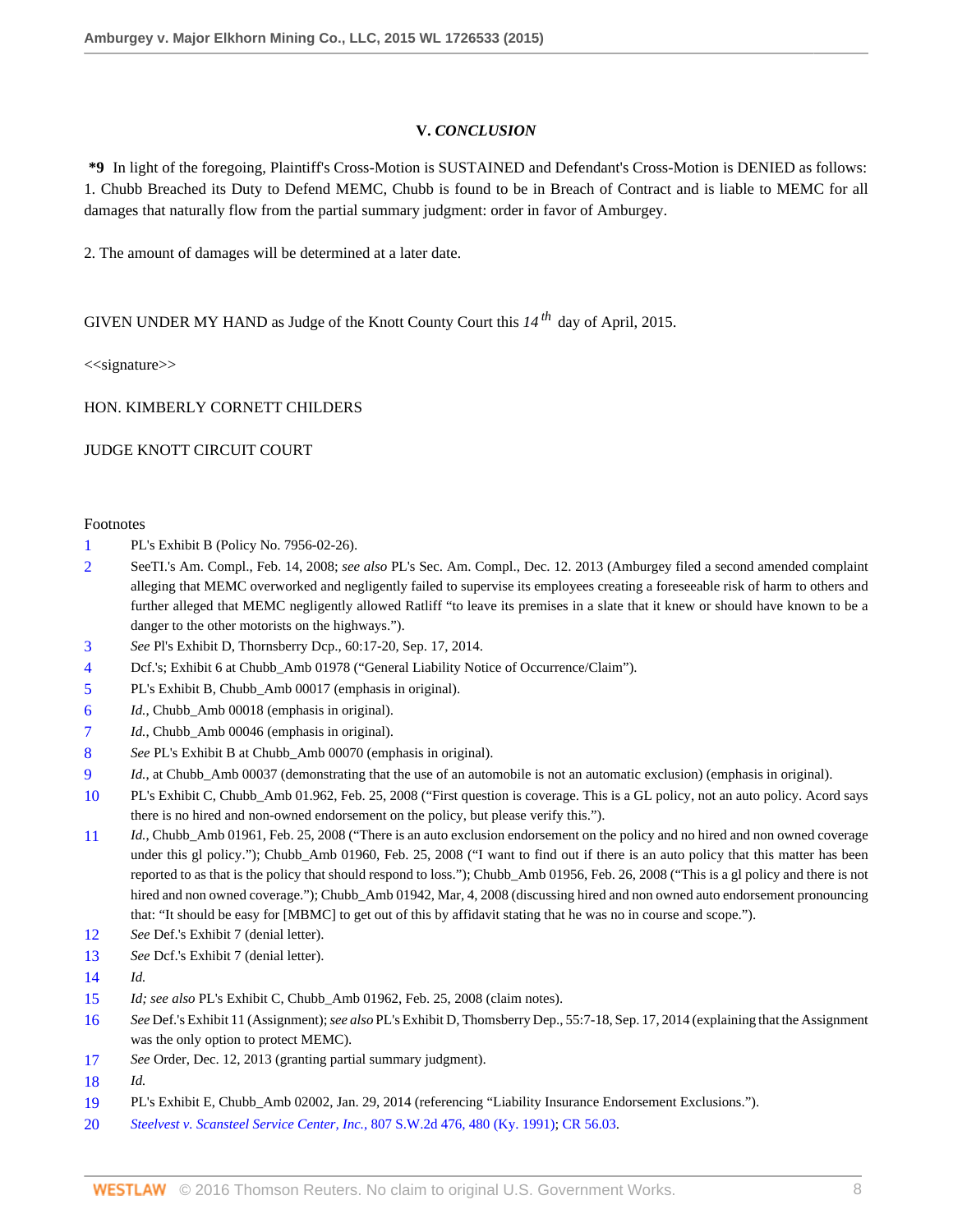- <span id="page-8-0"></span>[21](#page-3-2) *[Stone v. Kentucky Farm Bureau Mutual Insurance Company](http://www.westlaw.com/Link/Document/FullText?findType=Y&serNum=2000447769&pubNum=0004644&originatingDoc=I000708f0e45d11e4815bfad867ab3d62&refType=RP&fi=co_pp_sp_4644_810&originationContext=document&vr=3.0&rs=cblt1.0&transitionType=DocumentItem&contextData=(sc.Keycite)#co_pp_sp_4644_810)*, 34 S. W.3d 809, 810 (Ky. App. 2000); *[Cinelli v. Ward](http://www.westlaw.com/Link/Document/FullText?findType=Y&serNum=1999028901&pubNum=0000713&originatingDoc=I000708f0e45d11e4815bfad867ab3d62&refType=RP&fi=co_pp_sp_713_476&originationContext=document&vr=3.0&rs=cblt1.0&transitionType=DocumentItem&contextData=(sc.Keycite)#co_pp_sp_713_476)*, 997 S.W.2d [474, 476 \(Ky. App. 1999\)](http://www.westlaw.com/Link/Document/FullText?findType=Y&serNum=1999028901&pubNum=0000713&originatingDoc=I000708f0e45d11e4815bfad867ab3d62&refType=RP&fi=co_pp_sp_713_476&originationContext=document&vr=3.0&rs=cblt1.0&transitionType=DocumentItem&contextData=(sc.Keycite)#co_pp_sp_713_476).
- <span id="page-8-1"></span>[22](#page-3-3) *See Stone*[, 34 S.W.3d at 810-811](http://www.westlaw.com/Link/Document/FullText?findType=Y&serNum=2000447769&pubNum=0004644&originatingDoc=I000708f0e45d11e4815bfad867ab3d62&refType=RP&fi=co_pp_sp_4644_810&originationContext=document&vr=3.0&rs=cblt1.0&transitionType=DocumentItem&contextData=(sc.Keycite)#co_pp_sp_4644_810).
- <span id="page-8-2"></span>[23](#page-3-4) *[Ky. Farm Bureau Mut. Ins. Co. v. McKinney](http://www.westlaw.com/Link/Document/FullText?findType=Y&serNum=1992092036&pubNum=0000713&originatingDoc=I000708f0e45d11e4815bfad867ab3d62&refType=RP&fi=co_pp_sp_713_166&originationContext=document&vr=3.0&rs=cblt1.0&transitionType=DocumentItem&contextData=(sc.Keycite)#co_pp_sp_713_166)*, 831 S.W.2d 164, 166 (Ky. 1992) (internal quotation marks and citation omitted); *see also [State Farm Mut. Auto. Ms. Co. v. Shelton](http://www.westlaw.com/Link/Document/FullText?findType=Y&serNum=1967132030&pubNum=0000713&originatingDoc=I000708f0e45d11e4815bfad867ab3d62&refType=RP&fi=co_pp_sp_713_347&originationContext=document&vr=3.0&rs=cblt1.0&transitionType=DocumentItem&contextData=(sc.Keycite)#co_pp_sp_713_347)*, 413 S.W.2d 344, 347 (Ky. 1967); *[Kentucky Farm Bureau Insurance Co. v. Vanover](http://www.westlaw.com/Link/Document/FullText?findType=Y&serNum=1974130692&pubNum=0000713&originatingDoc=I000708f0e45d11e4815bfad867ab3d62&refType=RP&fi=co_pp_sp_713_519&originationContext=document&vr=3.0&rs=cblt1.0&transitionType=DocumentItem&contextData=(sc.Keycite)#co_pp_sp_713_519)*, [506 S.W.2d 517, 519 \(Ky. 1974\)](http://www.westlaw.com/Link/Document/FullText?findType=Y&serNum=1974130692&pubNum=0000713&originatingDoc=I000708f0e45d11e4815bfad867ab3d62&refType=RP&fi=co_pp_sp_713_519&originationContext=document&vr=3.0&rs=cblt1.0&transitionType=DocumentItem&contextData=(sc.Keycite)#co_pp_sp_713_519).
- <span id="page-8-3"></span>[24](#page-3-5) *Fryman v. Pilot Life Ins. Co.*[, 704 S.W.2d 205, 206 \(Ky. 1986\)](http://www.westlaw.com/Link/Document/FullText?findType=Y&serNum=1986108242&pubNum=0000713&originatingDoc=I000708f0e45d11e4815bfad867ab3d62&refType=RP&fi=co_pp_sp_713_206&originationContext=document&vr=3.0&rs=cblt1.0&transitionType=DocumentItem&contextData=(sc.Keycite)#co_pp_sp_713_206).
- <span id="page-8-4"></span>[25](#page-3-6) *[Aetna Cas. & Sur. Co. v. Kentucky](http://www.westlaw.com/Link/Document/FullText?findType=Y&serNum=2007356464&pubNum=0004644&originatingDoc=I000708f0e45d11e4815bfad867ab3d62&refType=RP&fi=co_pp_sp_4644_837&originationContext=document&vr=3.0&rs=cblt1.0&transitionType=DocumentItem&contextData=(sc.Keycite)#co_pp_sp_4644_837)*, 179 S.W.3d 830, 837 (Ky. 2005).
- <span id="page-8-5"></span>[26](#page-3-7) *See [St. Paul Fire & Marine Insurance Company v. Powell-Walton-Milward Inc.](http://www.westlaw.com/Link/Document/FullText?findType=Y&serNum=1994036514&pubNum=0000713&originatingDoc=I000708f0e45d11e4815bfad867ab3d62&refType=RP&fi=co_pp_sp_713_227&originationContext=document&vr=3.0&rs=cblt1.0&transitionType=DocumentItem&contextData=(sc.Keycite)#co_pp_sp_713_227)*, 870 S.W.2d 223, 227 (Ky. 1994).
- <span id="page-8-6"></span>[27](#page-3-8) *Id.*
- <span id="page-8-7"></span>[28](#page-3-9) *O 'Bannon v. Aetna Casualty and Surety Company. Ky.*, [678 S. W.2d 390, 392 \(1984\).](http://www.westlaw.com/Link/Document/FullText?findType=Y&serNum=1984151279&pubNum=0000713&originatingDoc=I000708f0e45d11e4815bfad867ab3d62&refType=RP&fi=co_pp_sp_713_392&originationContext=document&vr=3.0&rs=cblt1.0&transitionType=DocumentItem&contextData=(sc.Keycite)#co_pp_sp_713_392)
- <span id="page-8-8"></span>[29](#page-3-10) *See [James Graham Brown Found., Inc. v. St. Paul fire & Marine Ins. Co.](http://www.westlaw.com/Link/Document/FullText?findType=Y&serNum=1991120089&pubNum=0000713&originatingDoc=I000708f0e45d11e4815bfad867ab3d62&refType=RP&fi=co_pp_sp_713_279&originationContext=document&vr=3.0&rs=cblt1.0&transitionType=DocumentItem&contextData=(sc.Keycite)#co_pp_sp_713_279)*, 814 S.W.2d 273, 279 (Ky. 1991) (citation omitted).
- <span id="page-8-9"></span>[30](#page-3-11) *Cincinnati Ins. Co. v. Vance*[, 730 S.W.2d 521, 522 \(Ky, 1987\)](http://www.westlaw.com/Link/Document/FullText?findType=Y&serNum=1987064643&pubNum=0000713&originatingDoc=I000708f0e45d11e4815bfad867ab3d62&refType=RP&fi=co_pp_sp_713_522&originationContext=document&vr=3.0&rs=cblt1.0&transitionType=DocumentItem&contextData=(sc.Keycite)#co_pp_sp_713_522).
- <span id="page-8-10"></span>[31](#page-4-0) *See [Murriel-Don Coal Co. Inc. v. Aspen Ins. UK Ltd](http://www.westlaw.com/Link/Document/FullText?findType=Y&serNum=2035706622&pubNum=0000999&originatingDoc=I000708f0e45d11e4815bfad867ab3d62&refType=RP&originationContext=document&vr=3.0&rs=cblt1.0&transitionType=DocumentItem&contextData=(sc.Keycite))*, No. 10-CI-00318, 2011 WL 12686635, at p.l1 (Knott Cir. Tr. Order Nov. 28, 2011).
- <span id="page-8-11"></span>[32](#page-4-1) *Id.* (citing *Hugenberg v. West Am. Ins. Co.*[, 249 S.W.3d 174, 186-187 \(Ky. App. 2006\)\)](http://www.westlaw.com/Link/Document/FullText?findType=Y&serNum=2008878535&pubNum=0004644&originatingDoc=I000708f0e45d11e4815bfad867ab3d62&refType=RP&fi=co_pp_sp_4644_186&originationContext=document&vr=3.0&rs=cblt1.0&transitionType=DocumentItem&contextData=(sc.Keycite)#co_pp_sp_4644_186).
- <span id="page-8-12"></span>[33](#page-4-2) *See* PL's Sec. Am. Compl., ¶ 8, Dec. 12, 2013.
- <span id="page-8-13"></span>[34](#page-4-3) 10 Things to Hate About Sleep Loss, WcbMD, www.wcbmd.com/sleep-disorders/excessive-sleepiness-10/l0-results-sleep-loss (studies show that sleep deprivation leads to accidents and injuries on the job); *see also* MSHA Injury Prevention Program, "Fatigue," www.msha.gov/IllnessJPrevention/Tips/fatigue.htm ("Employers often expect employees to work longer hours. Although this may benefit both the employee and the employer, the price paid is usually fatigue."); MSHA Accident Prevention Program, "Work Schedules," www.msha.gov/Accident\_ Prevention/ideas/break.htm ("A 1998 German study found that workers experienced a significant rise in accidents and traumatic incidents after nine to ten hours on the job. Other studies have found that people who are sleep-deprived as a result of overwork have an increased risk of injuries.").
- <span id="page-8-14"></span>[35](#page-4-4) *Cf. DeStock No. 14, Inc. v. Logsdon*[, 993 S.W.2d 952, 959 \(Ky. 1999\)](http://www.westlaw.com/Link/Document/FullText?findType=Y&serNum=1999145231&pubNum=0000713&originatingDoc=I000708f0e45d11e4815bfad867ab3d62&refType=RP&fi=co_pp_sp_713_959&originationContext=document&vr=3.0&rs=cblt1.0&transitionType=DocumentItem&contextData=(sc.Keycite)#co_pp_sp_713_959) (establishment can be held liable for its independent negligent act); *see also Salem Group v. Oliver*[, 128 N.J. 1, 607 A.2d 138, 139 \(N.J. 1992\)](http://www.westlaw.com/Link/Document/FullText?findType=Y&serNum=1992102361&pubNum=0000162&originatingDoc=I000708f0e45d11e4815bfad867ab3d62&refType=RP&fi=co_pp_sp_162_139&originationContext=document&vr=3.0&rs=cblt1.0&transitionType=DocumentItem&contextData=(sc.Keycite)#co_pp_sp_162_139) (court held that the motor vehicle exclusion in an insurance policy did not operate to relieve the insurance company of the duty of providing a defense with respect to alleged social host liability for supplying alcoholic beverages); *Sarp v. U.S. Fid. Guaranty Co.*[, 572 So.2d 158, 160 \(La. App. 1 Cir. 1990\)](http://www.westlaw.com/Link/Document/FullText?findType=Y&serNum=1990166135&pubNum=0000735&originatingDoc=I000708f0e45d11e4815bfad867ab3d62&refType=RP&fi=co_pp_sp_735_160&originationContext=document&vr=3.0&rs=cblt1.0&transitionType=DocumentItem&contextData=(sc.Keycite)#co_pp_sp_735_160), cert. denied [573 So.2d 1136 \(La. 1991\)](http://www.westlaw.com/Link/Document/FullText?findType=Y&serNum=1991032084&pubNum=0000735&originatingDoc=I000708f0e45d11e4815bfad867ab3d62&refType=RP&originationContext=document&vr=3.0&rs=cblt1.0&transitionType=DocumentItem&contextData=(sc.Keycite)) ("We can foresee various means other than use of an automobile by which negligent conduct due to intoxication could have resulted in injury. The use of the automobile in this case, though an essential fact of *this* accident, was not an essential clement of the *theory* of liability.") (emphasis in original).
- <span id="page-8-15"></span>[36](#page-4-5) *[James Graham Brown Foundation, Inc. v. St. Paul Fire](http://www.westlaw.com/Link/Document/FullText?findType=Y&serNum=1991120089&pubNum=0000713&originatingDoc=I000708f0e45d11e4815bfad867ab3d62&refType=RP&fi=co_pp_sp_713_278&originationContext=document&vr=3.0&rs=cblt1.0&transitionType=DocumentItem&contextData=(sc.Keycite)#co_pp_sp_713_278)* & *Marine Ins. Co.*, 814 S.W.2d 273, 278 (Ky. 1991),
- <span id="page-8-16"></span>[37](#page-4-6) *See* PL's Exhibit B, Chubb\_Amb 00017; Chubb Amb 00018; Chubb\_Amb 00046.
- <span id="page-8-17"></span>[38](#page-4-7) *P-W-M*[, 870 S.W.2d at 226](http://www.westlaw.com/Link/Document/FullText?findType=Y&serNum=1994036514&pubNum=0000713&originatingDoc=I000708f0e45d11e4815bfad867ab3d62&refType=RP&fi=co_pp_sp_713_226&originationContext=document&vr=3.0&rs=cblt1.0&transitionType=DocumentItem&contextData=(sc.Keycite)#co_pp_sp_713_226).
- <span id="page-8-18"></span>[39](#page-4-8) *See Murriel-Don*[, 2011 WL 12686635, at pp.8-9.](http://www.westlaw.com/Link/Document/FullText?findType=Y&serNum=2035706622&pubNum=0000999&originatingDoc=I000708f0e45d11e4815bfad867ab3d62&refType=RP&originationContext=document&vr=3.0&rs=cblt1.0&transitionType=DocumentItem&contextData=(sc.Keycite))
- <span id="page-8-19"></span>[40](#page-4-9) *Id.*
- <span id="page-8-20"></span>[41](#page-4-10) *See* Def.'s Exhibit 7 (denial letter).
- <span id="page-8-21"></span>[42](#page-4-11) 21. Eric Mills Holmes, HOLMES' APPLEMAN ON INSURANCE 2d § 132.7 [A] [2] (2009).
- <span id="page-8-22"></span>[43](#page-4-12) *Essex Ins. Co. v. City of Bakersfield*[, 154 Cal.App.4th 696, 709-710, 65 Cal.Rptr.3d 1 \(2007\)](http://www.westlaw.com/Link/Document/FullText?findType=Y&serNum=2012832138&pubNum=0007047&originatingDoc=I000708f0e45d11e4815bfad867ab3d62&refType=RP&originationContext=document&vr=3.0&rs=cblt1.0&transitionType=DocumentItem&contextData=(sc.Keycite)) ("The auto exclusion (as well as the aircraft and watercraft exclusions) is an exclusion designed to limit coverage for risks normally covered by other insurance. 'To cover these risks, the insured must purchase separate insurance." '),
- <span id="page-8-23"></span>[44](#page-4-13) *Bakersfield*, 154 Cal.App.4th at 71.0 (citing [Cal. Ins. Code, § 22](http://www.westlaw.com/Link/Document/FullText?findType=L&pubNum=1000214&cite=CAINS22&originatingDoc=I000708f0e45d11e4815bfad867ab3d62&refType=LQ&originationContext=document&vr=3.0&rs=cblt1.0&transitionType=DocumentItem&contextData=(sc.Keycite)) ("insurance is 'a contract whereby one undertakes to indemnify another against loss, damage, or liability arising from a contingent or unknown event' ").
- <span id="page-8-24"></span>[45](#page-4-14) *See* Def.'s Exhibit 7 ("To the extent that Bodily Injury is alleged, the damages stem from an automobile accident and are precluded from coverage …"),
- <span id="page-8-25"></span>[46](#page-5-0) PL's Exhibit D, Thomsberry Dep., 21:1-13 (even though he is not an expert, MEMC owner is able to read the policy), 50:13-52:15 (MEMC expected coverage for conduct that occurred on its premises), Sep. 17, 2014.
- <span id="page-8-26"></span>[47](#page-5-1) *See Mwriel-Don*, [2011 WL 12686635, at pp. 10-11.](http://www.westlaw.com/Link/Document/FullText?findType=Y&serNum=2035706622&pubNum=0000999&originatingDoc=I000708f0e45d11e4815bfad867ab3d62&refType=RP&originationContext=document&vr=3.0&rs=cblt1.0&transitionType=DocumentItem&contextData=(sc.Keycite))
- <span id="page-8-27"></span>[48](#page-5-2) *Simon v. Cont* V *Ins. Co., Ky.*[, 724 S.W.2d 210, 212 \(1987\).](http://www.westlaw.com/Link/Document/FullText?findType=Y&serNum=1987002220&pubNum=0000713&originatingDoc=I000708f0e45d11e4815bfad867ab3d62&refType=RP&fi=co_pp_sp_713_212&originationContext=document&vr=3.0&rs=cblt1.0&transitionType=DocumentItem&contextData=(sc.Keycite)#co_pp_sp_713_212)
- <span id="page-8-28"></span>[49](#page-5-3) *See Murriel-Don*[, 2011 WL 12686635, at p. 10](http://www.westlaw.com/Link/Document/FullText?findType=Y&serNum=2035706622&pubNum=0000999&originatingDoc=I000708f0e45d11e4815bfad867ab3d62&refType=RP&originationContext=document&vr=3.0&rs=cblt1.0&transitionType=DocumentItem&contextData=(sc.Keycite)).
- <span id="page-8-29"></span>[50](#page-5-4) *[Estate of Swartz v. Metropolitan Property & Cas. Co.](http://www.westlaw.com/Link/Document/FullText?findType=Y&serNum=1997161956&pubNum=0000713&originatingDoc=I000708f0e45d11e4815bfad867ab3d62&refType=RP&fi=co_pp_sp_713_76&originationContext=document&vr=3.0&rs=cblt1.0&transitionType=DocumentItem&contextData=(sc.Keycite)#co_pp_sp_713_76)*, 949 S.W.2d 72, 76 (Ky. App. 1997).